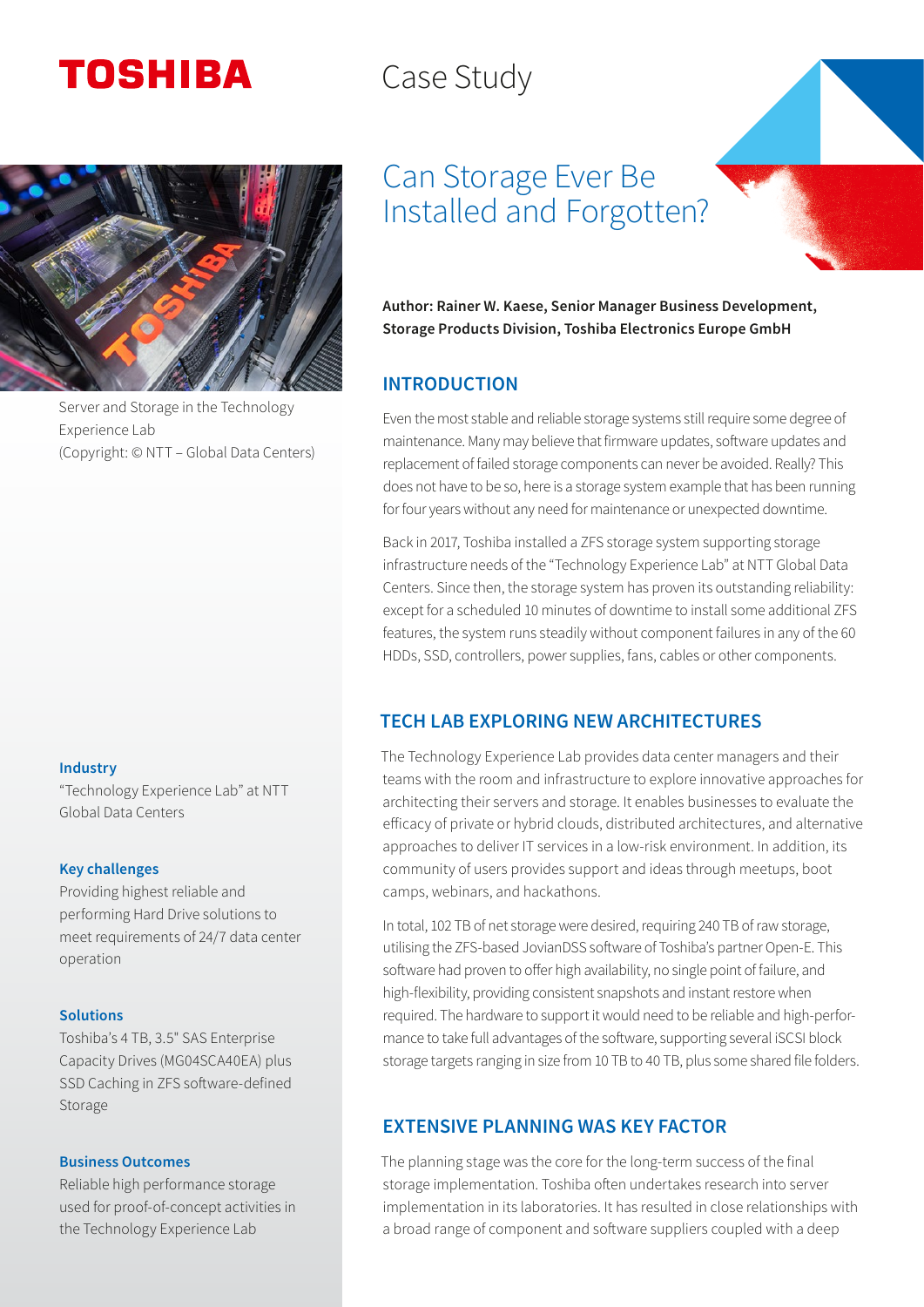## **TOSHIBA**



Inside the Technology Experience Lab (Copyright: © NTT – Global Data Centers)

understanding of what works well. Leveraging this knowledge, the team was able to recommend a hardware architecture that worked with Open-E JovianDSS and had proven itself in other projects.

## RELIABILITY & OUTSTANDING PERFORMANCE

To form the 102 TB of net storage, the team selected Toshiba's 4 TB, 3.5" SAS Enterprise Capacity Drives (MG04SCA40EA). With their MTTF (mean time to failure) of 1,400,000 hours and a non-recoverable error rate of just ten errors per 1016 bits read, they were ideal for achieving the reliability required. Performance was not ignored either. The 7,200 rpm drives achieved a Zpool read performance rating of 12.9 x single disk and 8.5 x single disk for writes. For the ZFS write logs and reach caches, reliable 10 DWPD SAS Enterprise SSDs with 1.6 TB storage from KIOXIA (formerly Toshiba Memory) were selected.

A significant factor in HDD failures is heat, so the HDD enclosure chassis had to be closely reviewed before selection. The team selected AIC's J4060-01 Dual Expander, 12 GB/s, 60 bay toploader JBOD. The 1400 W 1+1 hot-swap redundant 80+ Platinum power supply ensured electrical efficiency while also fulfilling the reliability requirements. The JBOD also features four 80 x 38 mm hot-swap fans. System testing showed that the coolest and warmest drive temperature difference was just 4°C, confirming that the correct JBOD had been selected. Connectivity to the JBOD was provided by the Microchip Adaptec® RAID Adapter ASR-8885 with 8 internal and 8 external ports, run in HBA mode. This model was highlighted as a top choice back in 2017.



Rainer W. Kaese, Senior Manager Business Development, Storage Products Division, Toshiba Electronics Europe GmbH